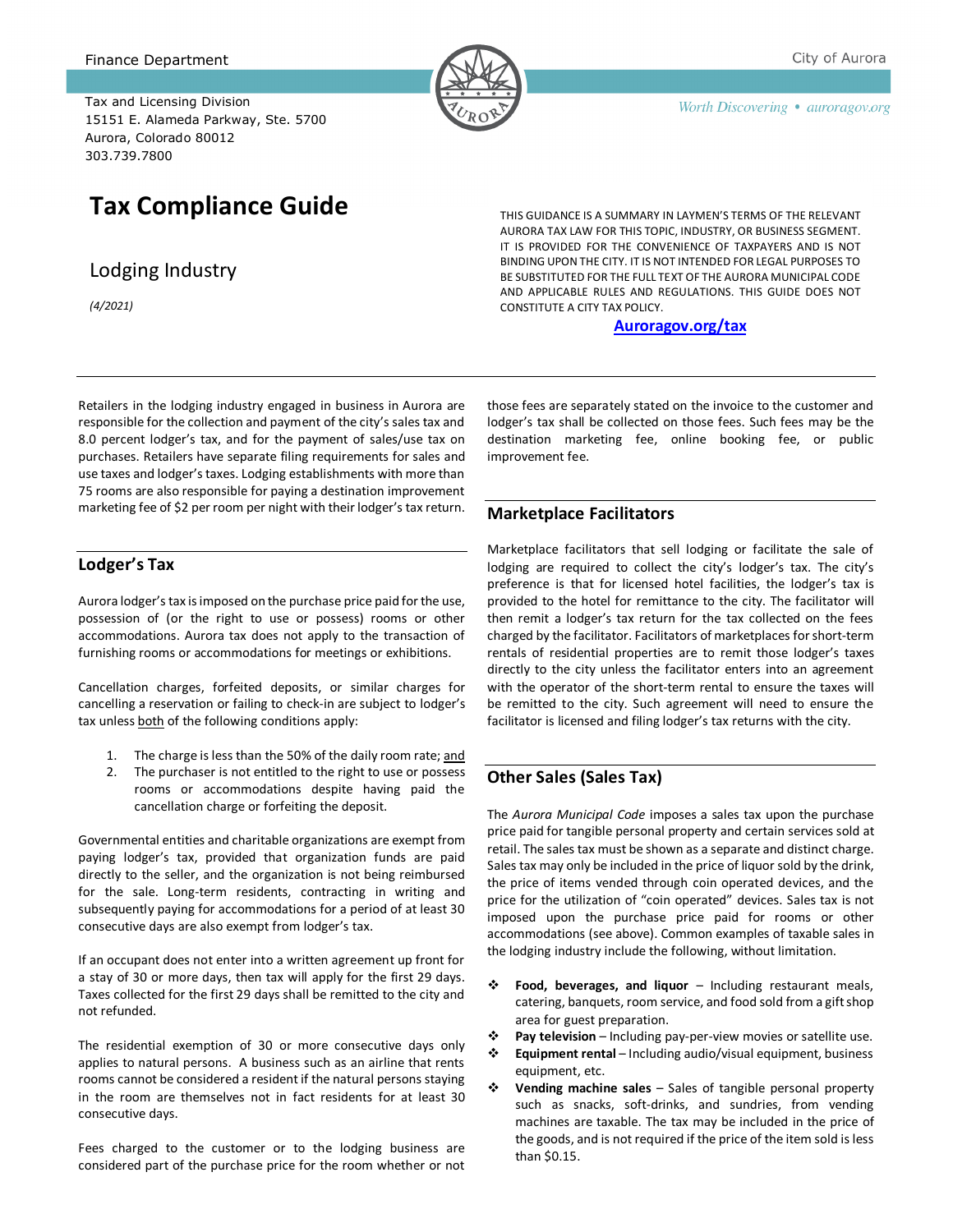- **Coin-Operated Devices** Charges for the use of coin-operated amusement devices, such as arcade machines, are considered taxable recreation services subject to sales tax.
- **Admissions Tax –** Charges for admission to any place or event in the city which is open to the public are subject to admissions tax.
- **Telecommunications Service** Charges for two-way interactive communications including, but not limited to, voice, image, data, and any other information, by use of any means including, but not limited to wire, cable, fiber optic cable, microwave, radio wave, or any combination of such media are subject to sales tax.

Similar to the lodger's tax, governments and charitable organizations are exempt from paying sales tax provided that the charges are paid directly to the seller by the funds of the organization and the organization is not being reimbursed.

#### **Destination Improvement Marketing Fee**

The *Aurora Municipal Code* imposes a fee upon lodging businesses with 75 rooms or more. The fee is \$2.00 per room per night. The fee is charged to the hotel; however, the hotel may denote the fee as a separate billing item on the receipt provided to the customer. Even if the fee is billed separately, lodger's tax must be collected on the fee amount.

Rooms that are exempt from lodger's tax as residential stays of at least 30 consecutive days are exempt from the fee. Charitable and governmental purchases of lodging are not exempted from the fee, as the fee is charged to the hotel for purposes of marketing.

#### **Purchases by Lodging Providers (Sales/Use Tax)**

The *Aurora Municipal Code* imposes a use tax upon the purchase price paid for tangible personal property and certain taxable services used, consumed, stored, or distributed in the City. It applies to the extent a sufficient, legally-imposed municipal sales or use tax was not paid at the time of purchase. Special attention should be given to the amount of tax collected, as vendors may be collecting state sales taxes but not City sales tax. Moreover, credit is not allowed for taxes collected and remitted to another city if the property is delivered or the services are provided in Aurora. Use tax is reported with a sales tax return.

Common examples of property and services subject to sales/use tax in the lodging industry include, but are not limited to the following.

- **Complimentary Guest Supplies** Items furnished for guest rooms, such as soap, shampoo, lotion, linens, hair dryers, tissue, and other toiletry and sundry items, are subject to City sales/use tax.
- **Complimentary Meals** The cost of complimentary meals provided to guests or employees is subject to City sales/use tax.
- **Furniture & Equipment** Fixed assets, such as furniture for guest rooms, banquet rooms, common areas, and hotel offices; computer hardware and software; fixtures; and equipment, whether purchased, leased, or rented from sources inside or outside the City, is subject to City sales/use tax.
- **Repair Materials** The purchase price paid for parts and materials used in repair work (not requiring a City building permit), such as plumbing, landscaping, or other time &

materials jobs, is subject to City sales/use tax. Installation labor is not subject to tax, provided it is separately stated on the invoice.

 **Other Tangible Personal Property & Taxable Services** – Other purchases including, but not limited to, office, cleaning, and maintenance supplies; subscriptions; uniforms; promotional items; forms; publications; linens; small wares; tools; kitchen utensils; plants and decorations; and other similar items are subject to Aurora sales/use tax.

### **Examples**

- 1. Customer A stays at an Aurora hotel for two nights at \$100 per night. During the stay, Customer A orders an in-room movie for \$3, a room service meal for \$25, and makes a local phone call for a \$0.50 charge. These charges are all included on Customer A's bill. The hotel must collect and remit Aurora lodger's tax on the \$200 accommodation charge, and Aurora sales tax on the charges for the movie, room service, and phone call.
- 2. Customer B is an employee of the State of Colorado government. Customer B reserves and pays for a room using their state-issued travel card. Customer B explains that they pay the bill for the card and are reimbursed for travel expenses. Because the charge is not being paid directly by the funds of the government, lodger's tax is due on the purchase price of the room.
- 3. Customer C makes a reservation at an Aurora hotel for an upcoming business trip. The daily rate for the hotel is \$125 plus tax. At the last minute, Customer C calls the hotel and cancels his reservation. The hotel charges a \$50 cancellation fee. Since the fee is less than 50% of the room rate, the \$50 cancellation fee is not subject to Aurora lodger's tax.
- 4. Hotel D is a large hotel of more than 75 rooms. A customerstays at Hotel D for one night. The room rate for the hotel is \$100, the hotel separately bills the destination marketing fee of \$2, and also separately bills for a public improvement fee of \$1. Lodger's tax must be collected on the price of \$103.
- 5. Customer E agrees to a weekly stay at an Aurora hotel. On day 31 the customer is still residing at the hotel. The hotel shall collect and remit tax for the first 29 days and discontinue tax collection starting on the 30<sup>th</sup> consecutive day. The record of payment and residency by the guest is proof of a written agreement for residency of at least 30 days.
- 6. Customer F reserves and pays for a stay at an Aurora hotel for 40 days. The reservation and payment is considered a written agreement for residency, and tax does not need to be collected unless the reservation is modified to be less than 30 consecutive days. In such case, if a refund is provided for the unused days of lodging, then taxes shall be subtracted from the refunded amount. If no refund is provided, then no tax is due.
- 7. Customer G is an airline company that agrees to rent rooms from an Aurora hotel. Customer G agrees to rent a room for six months for various employees of the airline on layover in town. Since the airline is not a natural person, lodger's tax must be collected for the entire period from Customer G, as there is no